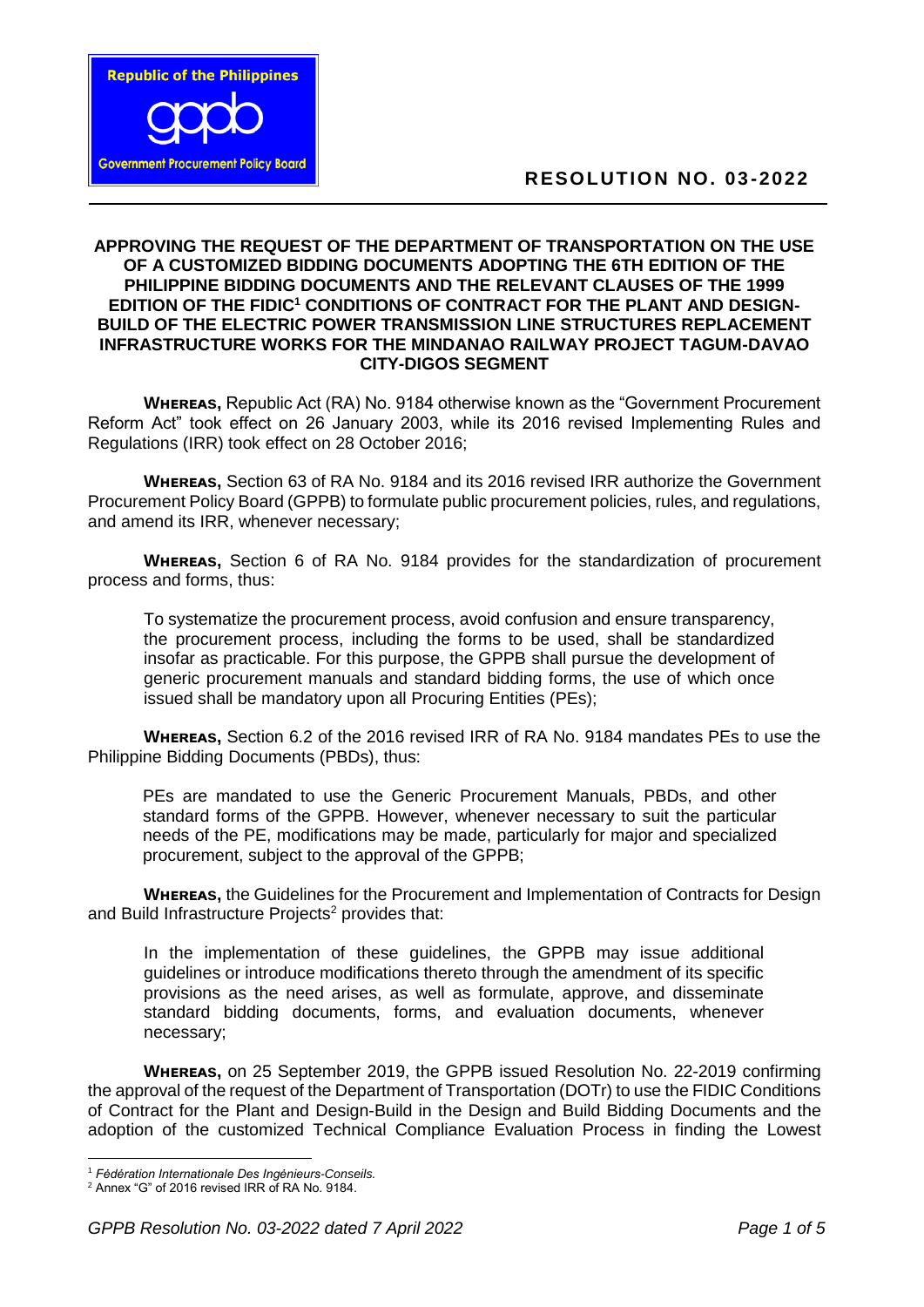Calculated Responsive Bid for the Mindanao Railway Project: Tagum-Davao-Digos (MRP: TDD) Segment;

**WHEREAS, on 15 January 2021, the GPPB-Technical Support Office (TSO) received a letter** from the DOTr dated 12 January 2021, requesting for the approval of the use of the GPPBapproved Customized Bidding Documents for the MRP: TDD Segment in preparation of the Design and Build Contract Document for the National Grid Corporation of the Philippines Cable Rising Works (CRW) Project. The MRP: TDD-CRW is a component infrastructure work of the MRP: TDD for the replacement of certain electric power transmission line structures.

**WHEREAS**, on 29 April 2021, during a meeting<sup>3</sup> between representatives of the GPPB-TSO. and the DOTr, the GPPB-TSO advised DOTr that it cannot adopt *in toto* the approved Customized Bidding Documents of the MRP:TDD for the MRP: TDD-CRW considering that the MRP: TDD was based on the 5<sup>th</sup> Edition PBDs, and it is financed by an official development assistance from China; thus, the shortlist of bidders for the Design and Build Contractor will be provided by the Chinese government. The MRP:TDD-CRW, on the other hand, is a project to be undertaken after the adoption of the 6<sup>th</sup> Edition of the PBDs for the Procurement of Goods and Infrastructure Projects has already taken effect pursuant to GPPB Resolution No. 15-2020. Said project will also be funded by the General Appropriations Act (GAA) thus, the bidders will be local contractors with working experience in the provision or modification, or replacement of electric power transmission;

**WHEREAS, on 26 May 2021, the GPPB-TSO sent an electronic mail to the DOTr requesting** the submission of the customized bidding documents for the MRP: TDD-CRW Project and necessary documents to facilitate the review and approval of the customized bidding documents;

WHEREAS, on 23 June 2021,<sup>4</sup> the GPPB-TSO received from the DOTr the initial draft of the customized bidding documents for the MRP: TDD- Electric Power Transmission Line Structures Replacement Works (TLR) previously called MRP: TDD- CRW. On 25 June 2021, the DOTr sent via email a copy of the Matrix of Comparison between the previously approved Customized Bidding Documents for the MRP: TDD Project and the draft customized bidding documents for the MRP: TDD-TLR Project to assist the GPPB-TSO and DOTr on their line-by-line review;

**WHEREAS, representatives of the GPPB-TSO and the DOTr, conducted line-by-line review** sessions to ensure that the customized bidding documents are aligned with the mandatory provisions of RA No. 9184 and its 2016 revised IRR, and PBDs 6<sup>th</sup> Edition for Infrastructure Projects on the following dates:

- 1. 30 July 2021;
- 2. 25 August 2021
- 3. 01 October 2021; and
- 4. 27 October 2021

**WHEREAS,** during the 2<sup>nd</sup> Inter-Agency Technical Working Group (IATWG) Regular Meeting,<sup>5</sup> the GPPB-TSO presented the proposed MRP: TDD-TLR customized bidding documents, and the DOTr made the following representations:

- 1. The MRP: TDD-TLR Project is funded by the GAA Fiscal Years 2020 and 2021 which remain valid;
- 2. The MRP: TDD-TLR pre-land acquisition ground investigation/surveys are ongoing with a target date of completion in March 2022, and the Right of

**.** 

<sup>3</sup> Conducted via Google Meet.

<sup>4</sup> Submission via electronic mail.

<sup>5</sup> Held on 17 February 2022 via Zoom.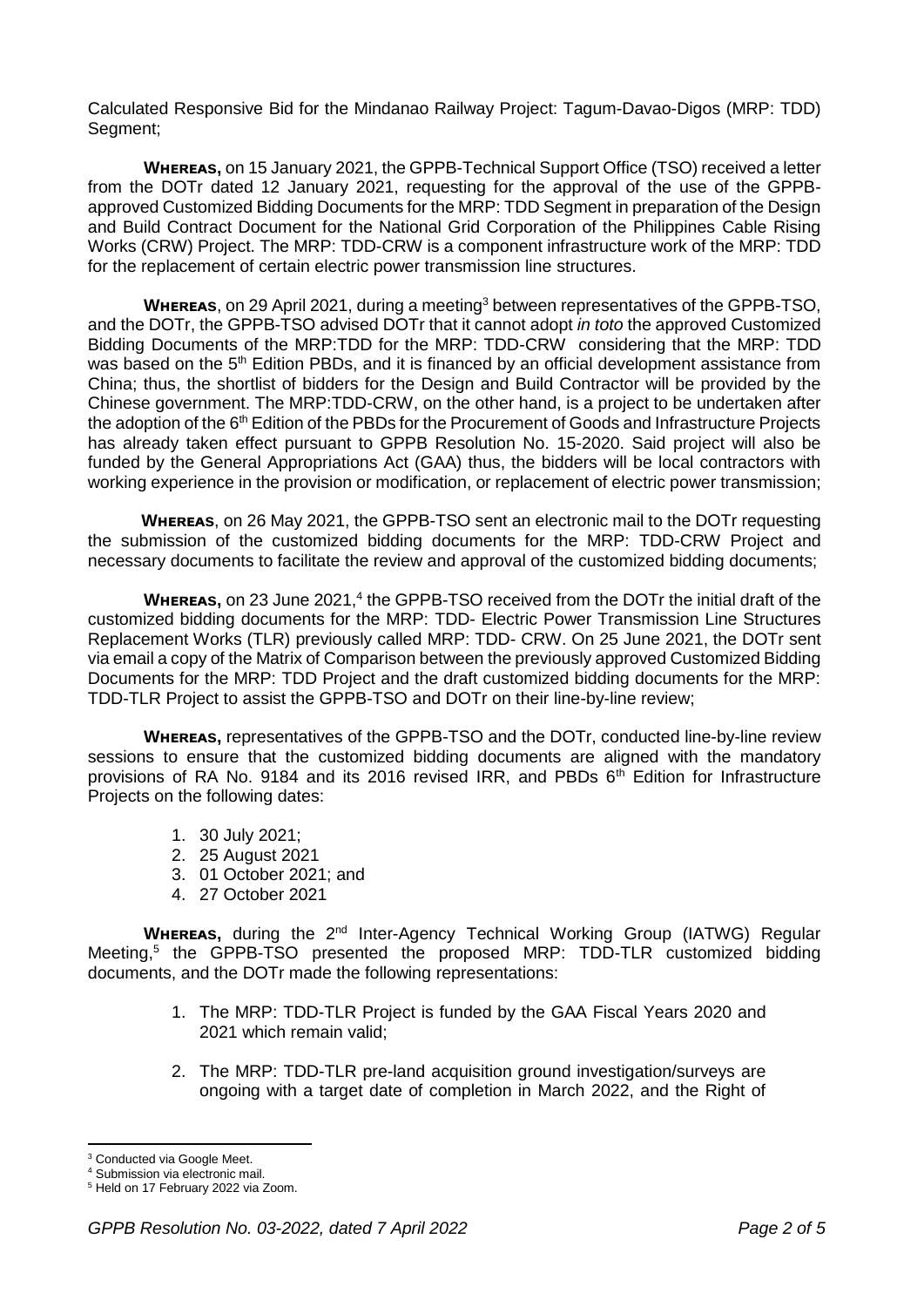Way acquisitions are expected to be completed by the third quarter of the year 2022;

- 3. Aside from being an accepted construction industry practice, the inclusion of Professional Indemnity Insurance (PII) in the customized bidding documents will provide protection for the contractor's detailed design and the interest of the DOTr; and
- 4. PII should cover both the foreign and local technical experts and the maximum amount for the premium is Ten Million Pesos (Php 10,000,000.00).

**WHEREAS,** in the same meeting, the members of the IATWG resolved to recommend to the GPPB the request of the DOTr to use the customized bidding documents for the procurement of the MRP: TDD-TLR Infrastructure Works;

**WHEREAS,** during the 2<sup>nd</sup> GPPB Meeting,<sup>6</sup> the Board, upon recommendation of the IATWG, provisionally approved the use of the MRP:TDD-TLR customized bidding documents adopting the 6<sup>th</sup> Edition PBDs and relevant clauses of the 1999 FIDIC Yellow Book subject to the issuance by the DOTr of certification to the GPPB, prior to the posting of the customized bidding documents, that all provisions of the customized bidding documents do not limit the competition and do not violate any existing procurement law, rules, regulation, and associated laws, and issuances;

**WHEREAS,** during the same meeting, the GPPB agreed to submit their comments within seven (7) calendar days and if no substantial comments were submitted until 17 March 2022, the customized bidding documents will be deemed approved subject to the abovementioned condition;

**WHEREAS,** on 11 March 2022, the GPPB-TSO Secretariat Division received a comment from the representative of the Department of Public Works and Highways (DPWH) on Sub-Clause 18.5 of the Particular Conditions of Contract (PCC) of the customized bidding documents. The DPWH is of the view that inclusion of the PII in the customized bidding documents has no basis considering that there is no law that requires it. It was also raised that its inclusion in the customized bidding documents will not directly benefit the DOTr and in fact, will result in an additional cost for the DOTr because there is an insurance premium to be paid;

**WHEREAS,** during the 3<sup>rd</sup> GPPB Meeting,<sup>7</sup> the GPPB-TSO presented the issue raised by the DPWH representative, and the following were noted during the discussion of the Board:

- 1. As represented by the DOTr, the PII is an accepted industry practice and its inclusion in the customized bidding documents is beneficial to both the contractor and the DOTr;
- 2. In the event that the PII is included in the customized bidding documents, it cannot be considered as an eligibility or regulatory requirement;
- 3. The DOTr shall clearly indicate in its customized bidding documents that the bidder who will be awarded the contract shall shoulder the insurance premium to ensure that the Contractor, and not the DOTr would bear the cost of the PII;
- 4. The proposed wording of the DOTr on the PCC Part A Appendix to Tender for Subclause 18.5 of the customized bidding documents:

<sup>1</sup> <sup>6</sup> Held on 10 March 2022 via Zoom.

<sup>7</sup> Held on 07 April 2022 via Zoom.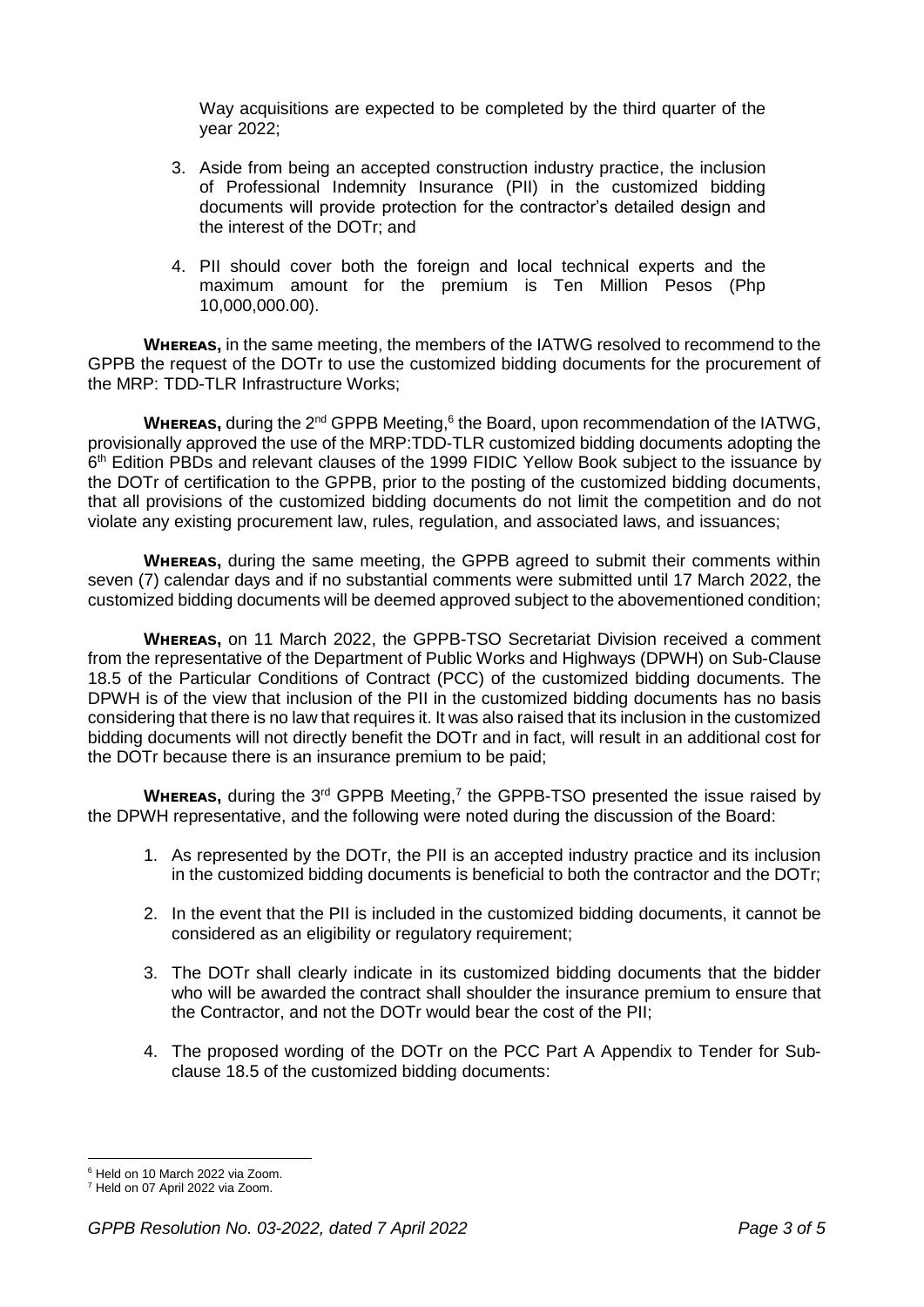*Minimum amount of professional indemnity insurance:*

*Ten Million Pesos (Php 10,000,000).*

For the avoidance of doubt, the cost of the premium for professional *indemnity insurance shall (i) be borne by the Contractor and (ii) not be charged to the Employer or be included in any Statement.*

5. The recommendation of the GPPB-TSO to include the following paragraph on the PCC Part B Sub-clause 18.5 of the customized bidding documents:

*"The cost of obtaining and maintaining the professional indemnity insurance, expense consequent thereon or incidental thereto, shall be borne by the Contractor and in no case shall be form part of the contract price as the same shall not be included in the computation of the Approved Budget for the Contract."*

**WHEREAS, after careful review and due deliberation, the Board approved the following:** 

- 1. Inclusion of the PII in the customized bidding documents for the MRP: TDD-TLR Project provided that the same shall be without additional cost to the DOTR, hence shall not be part of the computation of the ABC;
- 2. Harmonization of the recommended wordings by the GPPB-TSO and the DOTr on the PCC Part B Sub-clause 18.5 of the customized bidding documents and reflect the afore-mentioned decision; and
- 3. Deletion of the minimum amount of the premium for the PII in Sub-clause 18.5 of the PCC Part A Appendix to Tender of the customized bidding documents considering that the same shall be determined based on its required coverage;

**Now, THEREFORE,** for and in consideration of the foregoing, **WE**, the Members of the **GOVERNMENT PROCUREMENT POLICY BOARD, by virtue of the powers vested on Us, by law and** other executive issuances, hereby **RESOLVE**, to confirm, adopt, and approve, as **Wᴇ** hereby confirm, adopt, and approve the principle-based approval of the DOTr request, subject to conditions, as follows:

- *1.* Approval of the use by the DOTr of the customized bidding documents adopting the 6th Edition of the PBDs for Infrastructure Projects and relevant clauses of the 1999 Edition of the FIDIC Yellow Book, for the Procurement of Electric Power Transmission Line Structures Replacement Infrastructure Works for Mindanao Railway Project: Tagum –Davao City-Digos Segment, a copy of the approved Customized Bidding Documents for the MRP:TDD-TLR is attached hereto as Annex "A"*;*
- 2. The issuance of a certification by the DOTr, prior to the posting of the customized bidding documents, that all the provisions in the customized bidding documents do not limit competition and do not violate any existing procurement law, rules, regulations, and associated laws and issuances.

This Resolution shall take effect immediately.

APPROVED this 7<sup>th</sup> day of April 2022 at Pasig City, Philippines.